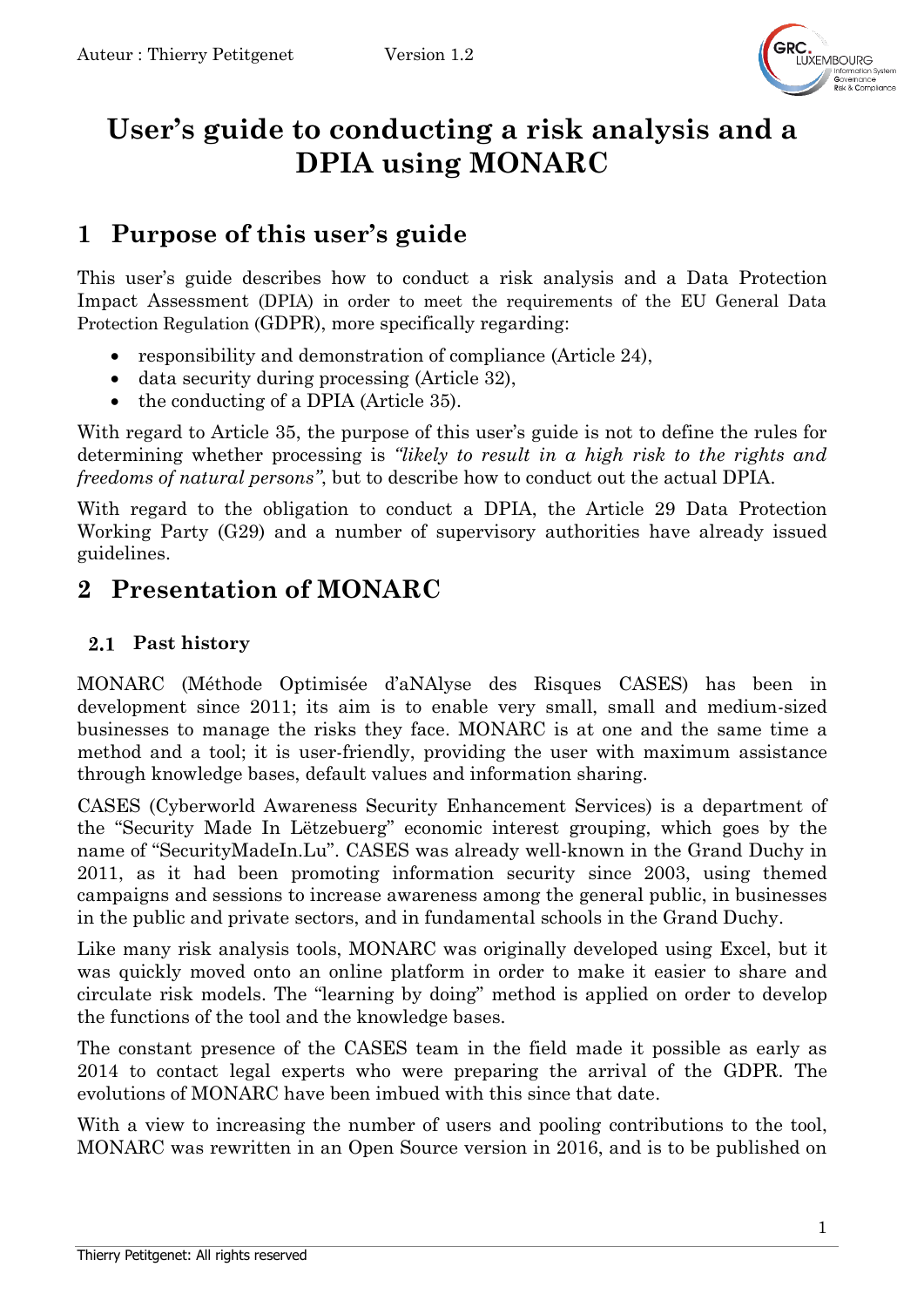

GitHub in 2017. It can be downloaded from the site at github.com under "monarcproject" via a virtual machine offering the tool together with all its knowledge bases.

In 2016, another major step was taken with the Gäichel IX Joint Declaration in which the Luxembourg and Belgian Prime Ministers welcomed the start of collaboration*.*

The promotion of MONARC and its take-off are henceforth assured.

#### **What is MONARC?**

MONARC is a qualitative tooled method of risk analysis implementing ISO/IEC 27005. The choice of this international standard avoids exoticism and enables users to find a host of support materials.

MONARC manages information-related risks based on the "C.I.A." criteria (Confidentiality, Integrity, Availability). It proposes hierarchical modelling making it possible to visualise clearly the dependent relationship that exists between primary and supporting assets. Risks are calculated according to three criteria: the threat, vulnerability, and impact on the organisation. The choice of dissociating threat and vulnerability (rather than using scenarios) makes it possible not only to assess the risk in two phases, but above all to focus on vulnerability, i.e. the security measures in place and their deviation from best practices in this field.

In its basic version, MONARC offers two granularities for identifying risks:

- The optimised model is recommended for conducting the initial iteration of the risk analysis. It involves a pragmatic selection of the most frequent risks so that there is no side-tracking into futile details before the essentials are dealt with. These optimised bases have been created using the best practices in the field of information security and have been improved over time with the large number of analyses that have been conducted.
- The comprehensive model uses EBIOS knowledge bases, which allow an indepth risk analysis that is extremely useful for successive iterations of risk analyses.

MONARC also manages operational risks. The difference between these and information security risks is that the impact criteria are based on the organisation's own values - "reputation", "operational", "legal", "financial", plus "personal" (impact on persons), all referred to here under the term "ROLFP". Operational risks are calculated according to two criteria: the likelihood of a risk scenario occurring, and the ROLFP impact. In this case, the choice of scenario makes it possible to describe business risks and governance risks more easily, in natural language.

MONARC offers knowledge bases that make it possible to identify the main risks in most contexts. A library of basic assets makes it possible to construct other more evolved assets, rather like a Lego construction. This hierarchical construction allows a very high level of customisation of the risk models, but what is most important is that each of the assets constructed in this way can be exchanged and improved between analyses and users: MONARC is thus a tool based on sharing and improvement.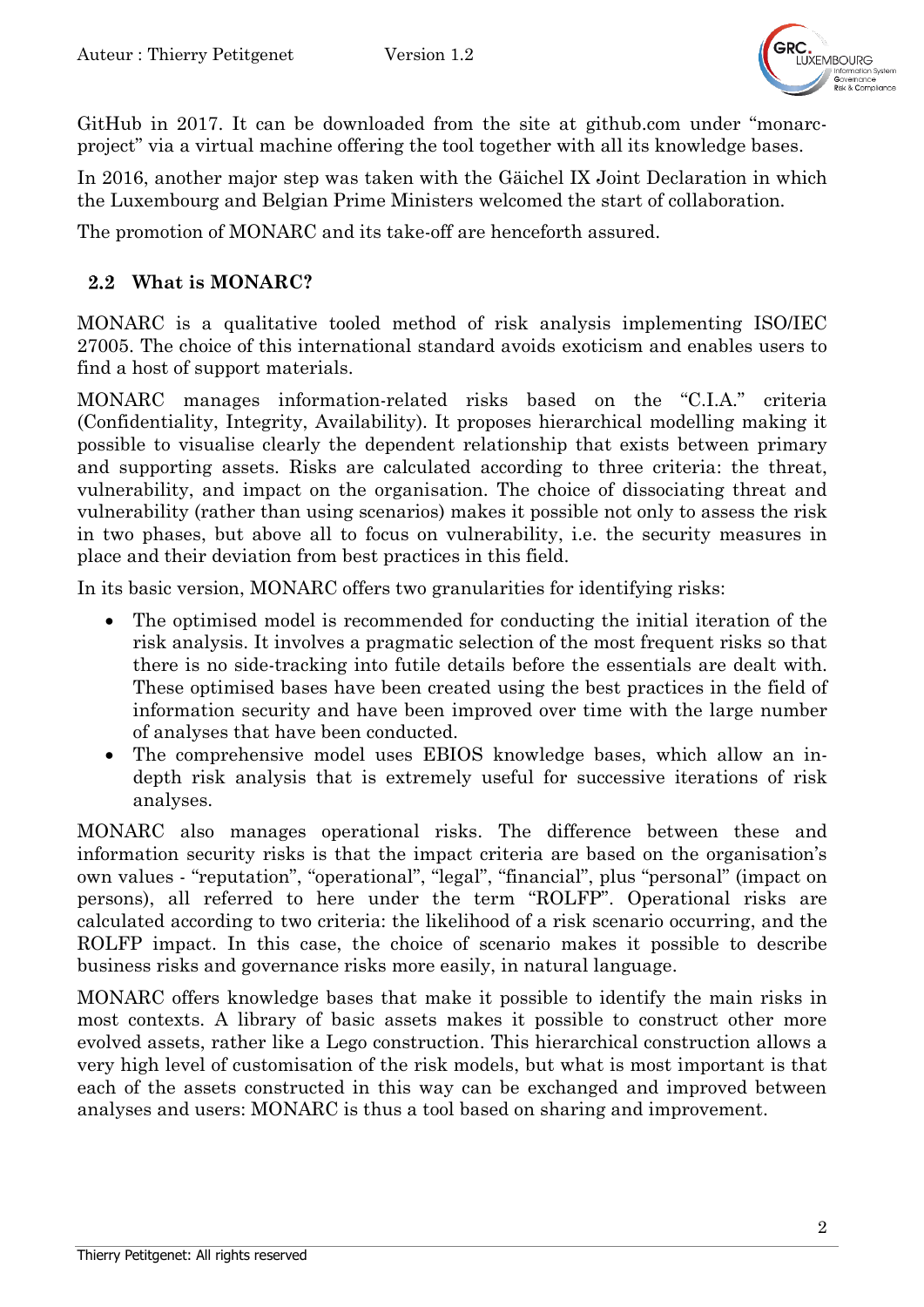

# **3 Inventory of processing activities**

The record of processing activities is the starting point for achieving compliance. It is therefore necessary to carry out an inventory of processing activities, if this has not already been done.

It is the responsibility of the *Controller* to decide which processing activities will be included in the DPIA.

It is important to adopt a pragmatic approach so that, depending on the size of the undertaking and the number and type of processing activities included in the impact analyses, it is possible to define the target of first the risk analysis and then the impact analysis.

In other words, it is necessary to check that the difference between targeting only those processing activities concerned and targeting the entire information system (or at least an entire functional sub-set) is not counter-productive. The MONARC methodology allows the re-use of risk analyses conducted in the past for transversal services or processes. Once one processing procedure or operation has been analysed, there is no need to conduct further analyses for the others.

Note: Conducting an information security risk analysis on a functional set of information or on an entire information system goes beyond compliance with the GDPR; it is a means of ensuring control over the security and continuity of your job activities.

## **4 Information security risks analysis**

The MONARC risk analysis method offers a process that complies with ISO/IEC 27005. The tool guides the user through a succession of phases:

### **Establishment of context**

This phase makes it possible not only to determine the perimeter of the analysis and define the elements the analysis will focus on, but also to define the reason for conducting the risk analysis. This information is crucial, as it affects the entire analysis and above all the use that is to be made of it (see below in the paragraph on the identification of assets).

During this phase, attention will be paid to the criteria for evaluating the risks, and more particularly to the impact table. By default, that table has a scale of values ranging from 0 to 4. This scale is commonly used; unless an undertaking has its own scale, it is therefore recommended that it - or at least the number of levels - should not be changed. In France, the CNIL advocates using a scale of four levels (not including 0). It proposes sufficiently generic titles for the levels; they only need to be copied in (if this has not already been done) and perhaps also contextualised to the organisation or its activity depending on the types of data being processed and the possible impacts on persons.

The phase of establishing context also makes it possible to focus on threats. In the specific case of the GDPR, the criterion of confidentiality is decisive, and any threat affecting this criterion must be taken into consideration. The criteria of availability and integrity are slightly less important, but again it is up to the Controller to decide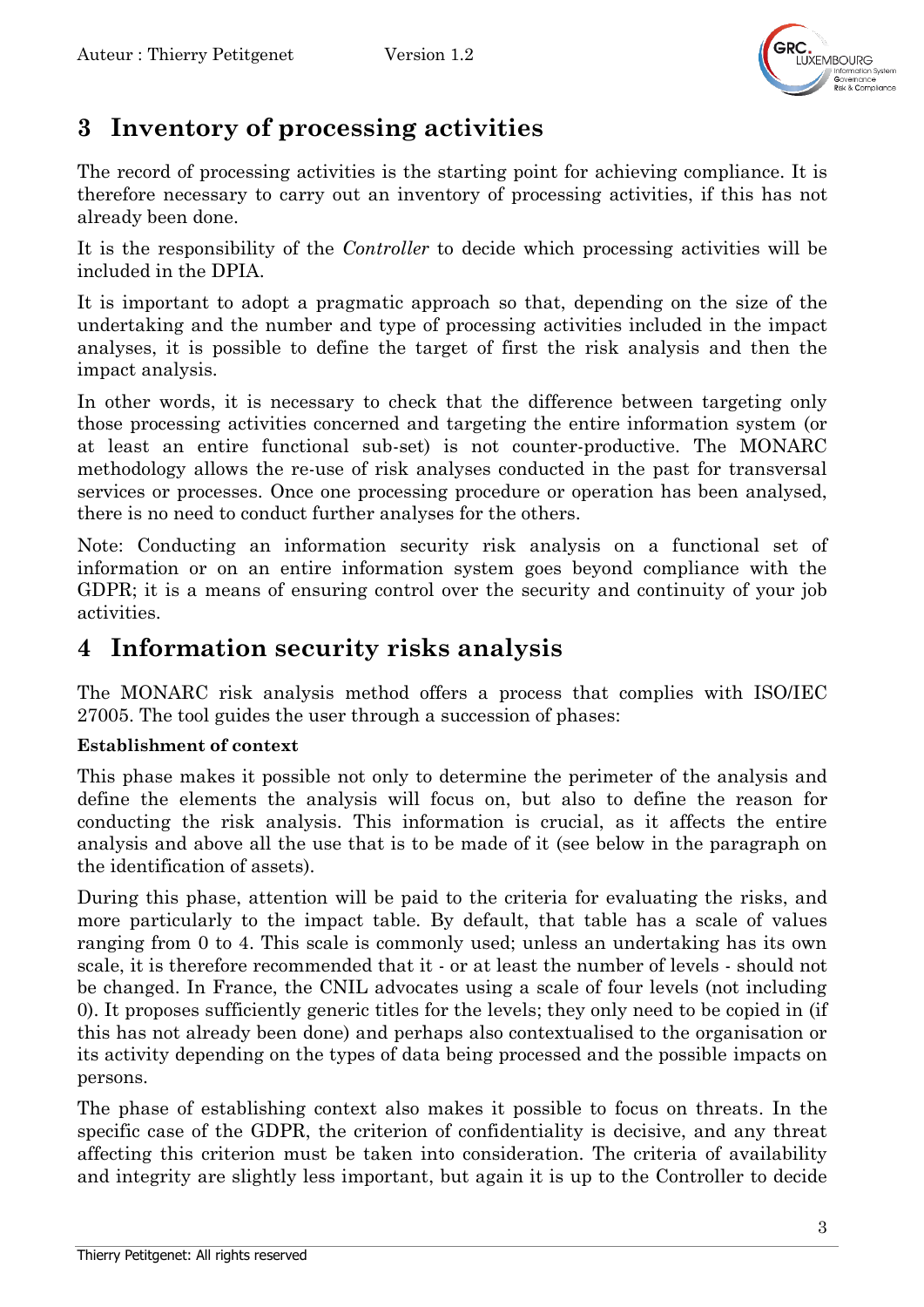

whether the risk analysis should be pooled to manage all the organisation's information risks or not.

#### **Identification of assets**

This phase makes it possible to accurately target the assets on which the analysis is to focus. In our professional jargon, we refer to "primary assets" or "business assets". They represent what is important for the organisation, namely its processes, its external services (such as an after-sales service), its internal support services (such as accounting, or management of human resources) and essential information, whether it relates to the business or to personal data. The information required for the processing of personal data must be included among these assets.

Modelling is extremely important. It is essential to have an accurate view of the data processing under consideration. Depending on which approach is adopted, it is possible to either omit data or include it more than once in the model, which could make it complicated or even inconsistent when positioning the impacts and consequences.

Explanations: Data may be processed within a service or within a process, but it may also be much more complex and affect the entire organisation. From experience, here are some guidelines when selecting which type of modelling to adopt:

- a) Service-related view (internal or external): This view is relatively vertical (as in a stack) in the organisation's structure. Processing is carried out either internally in the various services, or transversally; it is precisely in this last case that its complexity increases. The processing activities are scattered across several functional services and business managers often have no knowledge of the workflow as a whole; it is therefore necessary to reconstruct and document the workflow, which is costly in terms of resources.
- b) Process-related view: This view is by far the best. It coincides exactly with the organisation of jobs and the data processing carried out is very close to processing within the GDPR's meaning of the term. In all cases, the processing activities are described in sufficient detail, as are the related workflows, so that they can be modelled rapidly. Unfortunately, few organisations have an exact and documented view of their processes.
- c) Information-related view: In this case, the analysis focuses on the data and the processing activities carried out. This approach is relatively simple, as is the resulting model; however, as the model does not correspond to a functional view of the organisation, the analysis cannot be used to process information-related risks. Pooling is complicated.

Whatever type of modelling is chosen, consideration must be given to the life-cycle of the information (creation, use, archiving / destruction).

#### **Identification of impacts and consequences**

In the field of information security, the minimum security criteria are confidentiality, integrity, and availability. In MONARC, these criteria are directly linked to the ROLF consequences; these are generally decided on by the businesses and are then parametered at the level of the primary assets and inherited by the supporting assets.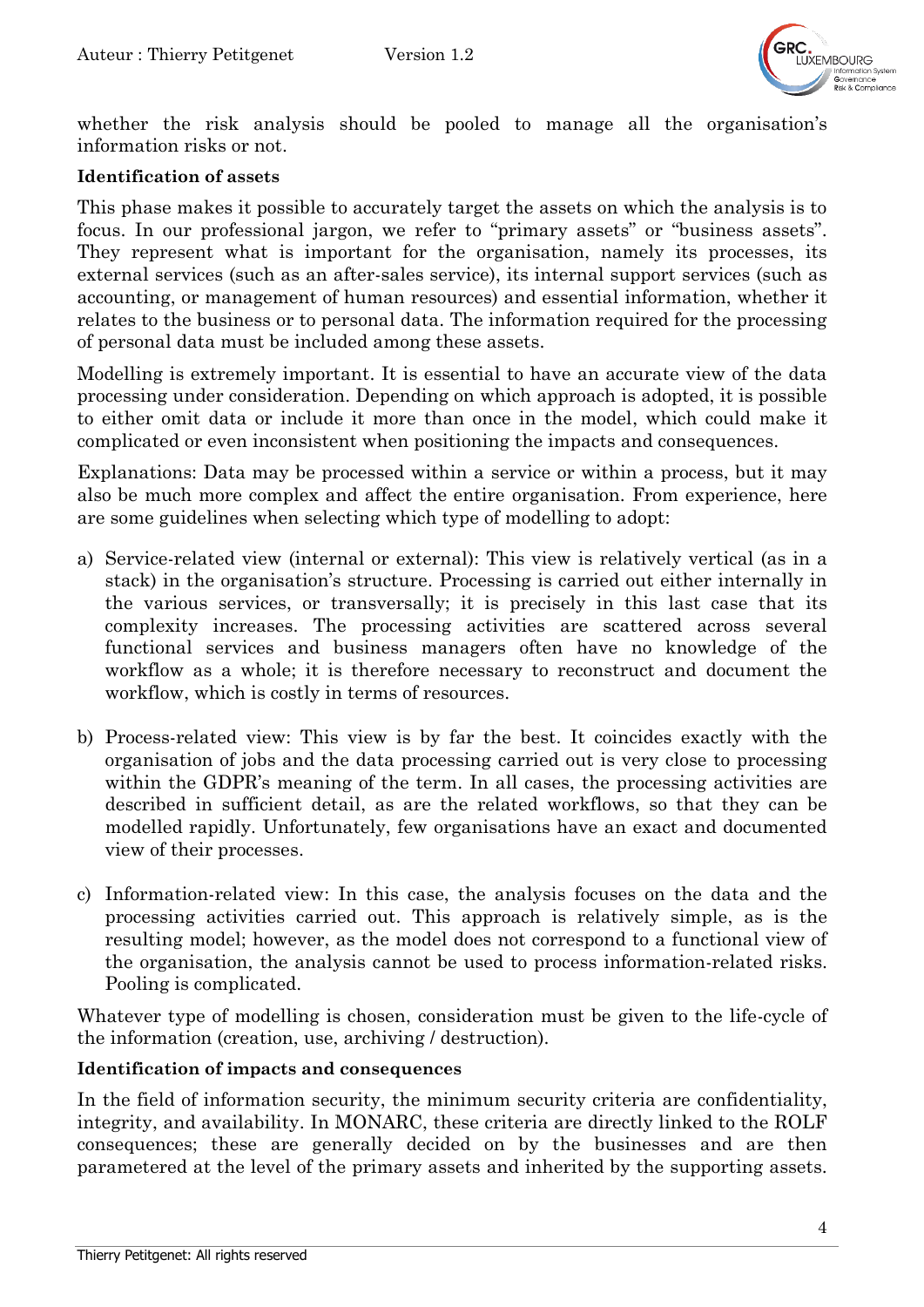

Although this default inheritance allows some time-saving, it sometimes needs to be refined at the level of certain supporting assets.

#### **Identification of risks**

This phase is very much simplified in MONARC, since each supporting asset has an optimised risk model resulting from the requirements of Annex A of the ISO/IEC 27001 standard. The optimised model is based on the principal risks deduced from the absence of best practices in terms of information security. Modelling consists of describing the dependencies that exist between the primary and supporting assets. The knowledge bases included in MONARC allow the main risks to be identified; contextual risks have to be identified manually.

#### **Evaluation of risks**

In MONARC, risk is calculated according to three parameters: the likelihood of a threat occurring, its impact on the organisation, and vulnerability. At this point in the analysis, the probability of the threat materialising has been assessed during the "establishment of context" phase, and impact has been evaluated during the "identification of impacts and consequences" phase; all that then remains is to evaluate vulnerability in relation to the security measures already in place. This phase requires a level of competence common among practitioners in the field of information security. It is vital to have some knowledge of best practices in this field to be able to evaluate the measures in place. An expert in the field of information security should ideally conduct this exercise.

Once vulnerability has been assessed, the three parameters of the risk are entered, the value of the risk is calculated, and - depending on the threshold for acceptance of the risk - an indication in the form of a three-colour code (Green, Orange, Red) indicates whether the level of risk is acceptable or not. Red indicates clearly that the risk is unacceptable and recommendation(s) must be made to deal with it.

#### **Risk treatment**

Risk treatment consists of selecting one of the following four solutions:

- Acceptance of the risk: the risk is accepted in its current form, with no additional measures.
- Reduction of the risk: additional measures are put in place to reduce to risk to an acceptable level.
- Share of the risk: in the case of insurance, for example.
- Refusal of the risk: the cause of the risk is eliminated at source.

Risk reduction is the most frequently used type of treatment. Since the risks identified by default are based on the absence of best practices in terms of information security, MONARC offers for each of them between one and three security measures taken from the catalogue of best practices contained in ISO/IEC 27002.

For each risk, the effectiveness of the measures to be put in place must be estimated. This makes it possible to assess the residual risk, i.e. the risk that remains after the new security measures have been put in place.

This completes the risk analysis.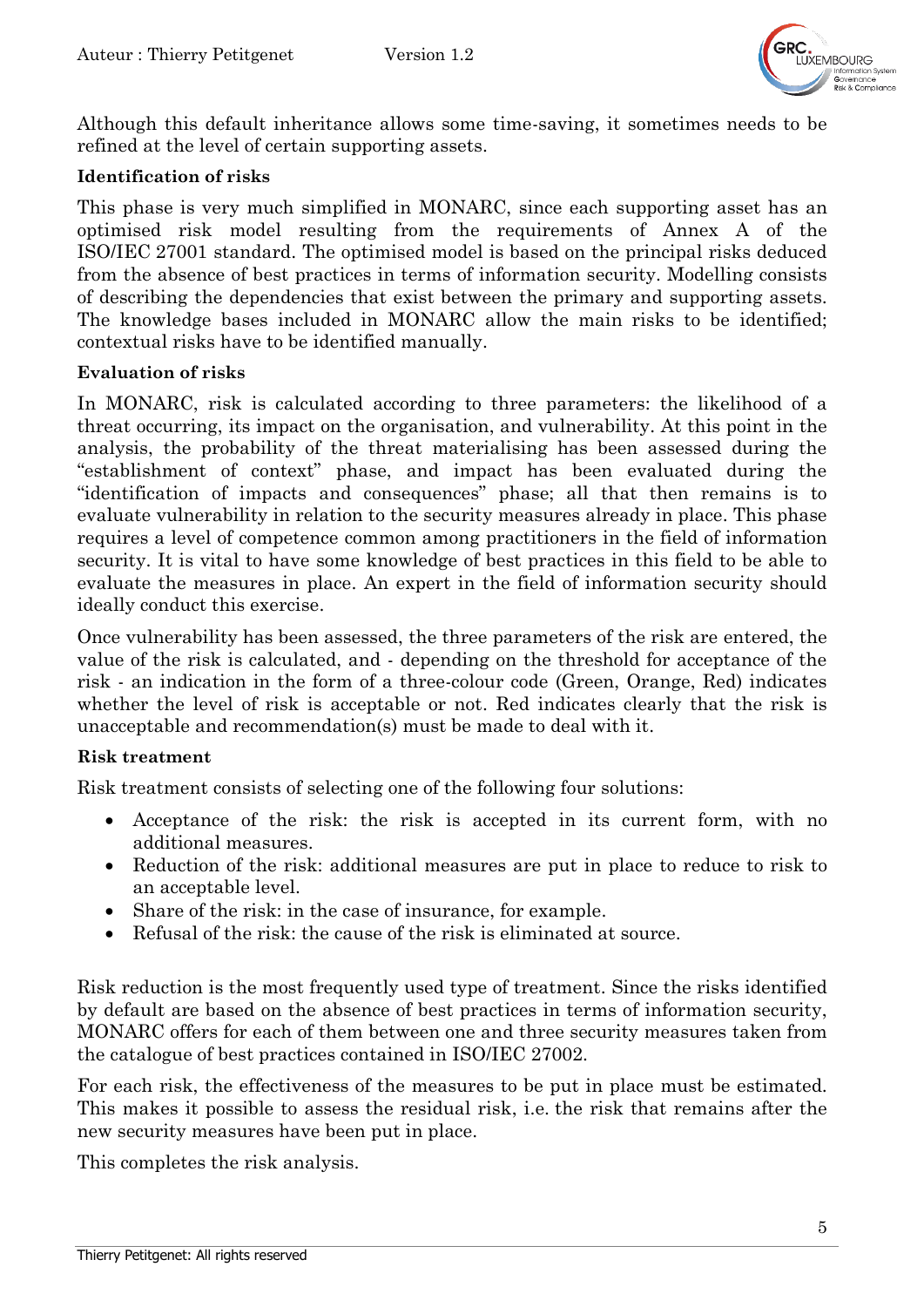

# **5 Analysis of impact with regard to information security risks**

As already described, an Information security risks analysis focuses on the interests of the organisation, and mainly on the consequences that a loss of confidentiality, integrity or availability (C.I.A.) would have on the organisation's reputation, operation, legal or financial aspects.

The analysis of impact on persons focuses on the individual and the consequences a loss of confidentiality, integrity or availability could have on an individual's rights and freedoms.

In conducting the analysis of impact with regard to Information security risks, it is therefore sufficient to:

- make use of the Information security risks analysis, and
- parameter the impacts on the individual.

For calculating risks, MONARC takes into consideration the highest level of impacts, which should naturally be the case if an impact analysis is required

# **6 Analysis of impact with regard to legal compliance**

### **Customisation of the basic model**

The purpose of the analysis of impact with regard to legal compliance is to check that any failure to observe the requirements of the GDPR with regard to the rights of natural persons or the actual processing does not have a high impact on the rights and freedoms of natural persons. If this is the case, appropriate measures must be put in place to reduce the risks.

By default, MONARC contains a checklist arranged by theme that takes up the essential requirements set out in the GDPR:

- Two categories concern the organisation, and appear only once in the analysis:
	- o Governance: This concerns keeping a record of processing activities, the consideration of "privacy by design" and "privacy by default", and the study of techniques such as the use of pseudonyms or encryption, etc.
	- o DPO: This concerns the requirements regarding the need to designate a DPO and his/her minimum competencies and qualities.
- Seven categories concern processing, and are repeated as often as there are processing activities.
	- o Principles regarding processing: purpose, transparency, excessive collection, etc.
	- o Lawfulness and legitimacy: the conditions of lawfulness, obtaining consent, the specific categories of data, etc.
	- o The rights of natural persons: all the rights of the person concerned (information, access, rectification, deletion, limitation, portability, and opposition).
	- o Categories of data: a list of the categories of data involved in the processing.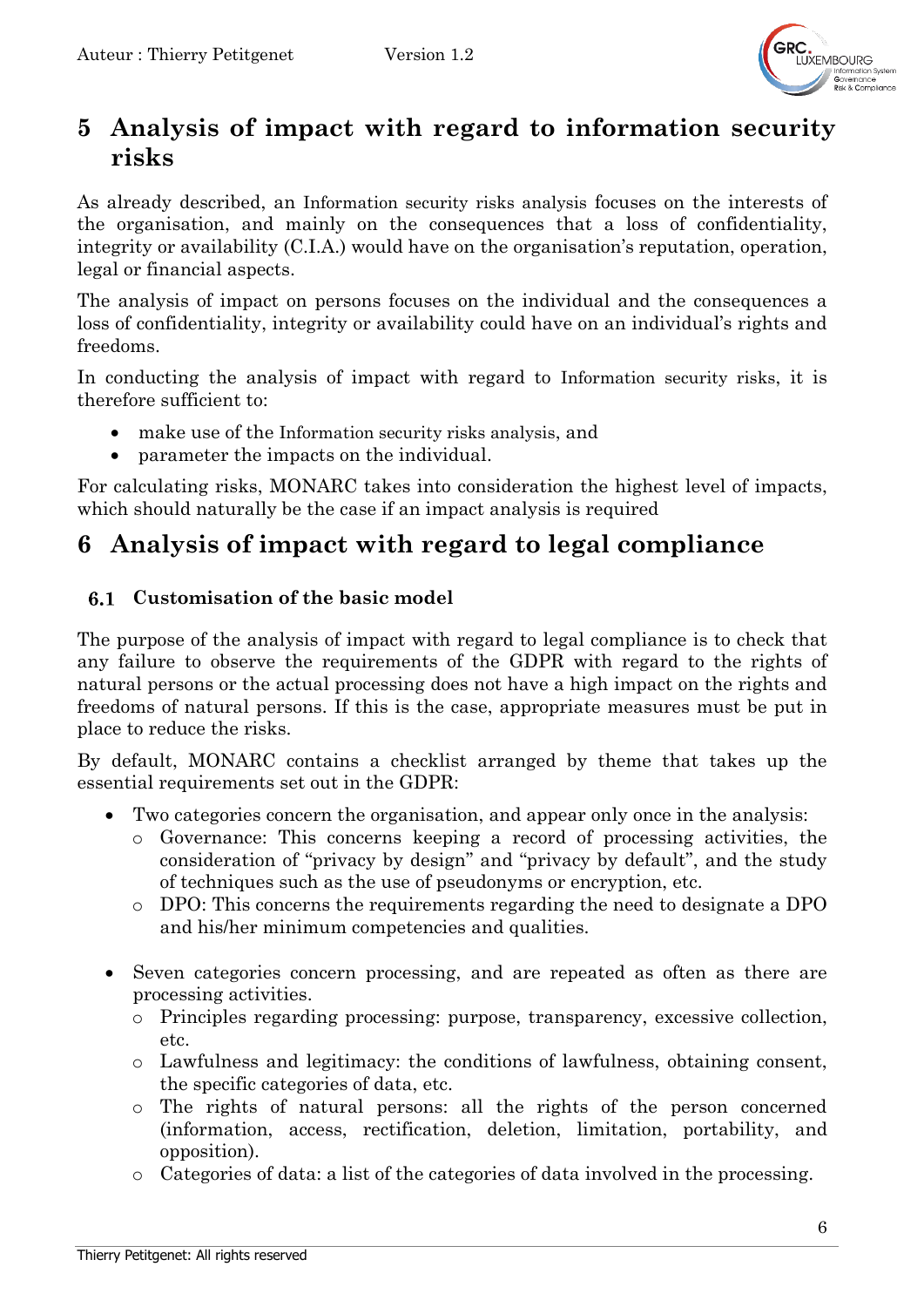

- o Sub-contractor: guarantees regarding safety, cooperation, 'cascade' subcontracting, etc.
- o Recipients: contractual clauses and the purpose of the processing.
- o Transfer outside the EU: data protection, transfer clauses, etc.

It should be noted that all this information can be parametered and modified as much as desired. The checklist is no more than a starting point for checking the compliance of the processing. Depending on the desired granularity, the list should take the context into consideration and be adapted to suit the undertaking's needs.

Experience has shown that the list proposed by MONARC makes it possible to save a lot of time by focusing pragmatically on essentials. It is a starting point which, once evaluated, gives a fairly accurate idea of the state of compliance from a legal point of view. Accordingly, it is important to focus on weak points, then go on to adapt the comprehensiveness of the model depending on the sensitivity of the processing activities.

The list proposed by MONARC evolves as it is used; it is already possible to find a number of variants that may be integrated in the analysis using the models' import/export functions. Broadly speaking, although the categories mentioned above may take different forms, the basic content remains more or less the same.

Leaving aside considerations regarding language and form, and depending on context, it is possible to create a variant that makes the model more detailed and legible. This consists of not qualifying globally the three categories of data, sub-contractors, and recipients (of which there may be more than one) and using the free text field to list and describe them, but rather creating MONARC objects for each one.

In other words, taking the example of data categories, the exercise consists of creating in the MONARC library a "duration of conservation" object and giving it the name of the data category.

Thus in the example given above, the processing uses three categories of data: identification data, financial data, and lifestyle habits. For each of the three objects, the model will ask for the duration of conservation to be defined.

The main advantage of this modelling is that it centralises a defined list of categories of data applicable to all the processing activities. Whether to use a personal list or a list proposed by the control body is merely a matter of choice. To date, a number already exist, and they are of course all relatively similar.

The same adaptation is possible for sub-contractors. Rather than having a generic category in which the aspects of sub-contracting are described in general terms, one object should be created for each sub-contractor, named accordingly, and given the "sub-contractor" operational risk tag. This makes the qualification of each point of compliance in relation to sub-contractors more precise.

The same applies to recipients. Management is strictly identical to the management of sub-contractors: only the tag is different. It should be noted that if a company is both a sub-contractor and a recipient for two different processing activities, this needs to be reflected in the model.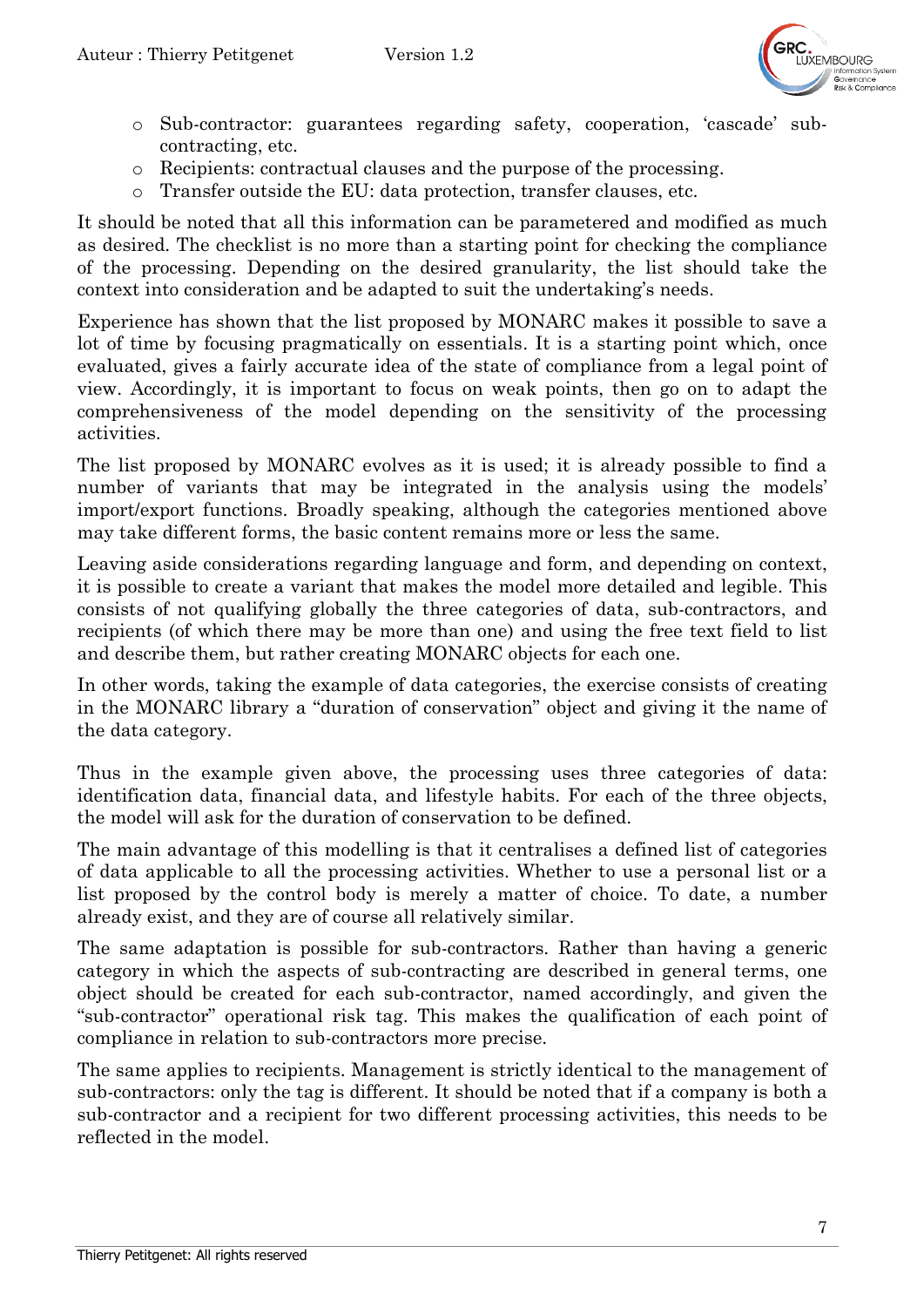

There are not really any rules for defining the right model for a given context. It all depends on the complexity of the environment (number of suppliers, for example), the granularity desired, and the importance given to MONARC in providing proof of compliance.

#### $6.2$ **Evaluation of impacts**

The model of the checklist has now been defined. Each point of compliance must be assessed in the MONARC terminology, evaluating the risks of impact induced by each incidence of non-compliance.

The checklist is assessed in the operational risks part of MONARC. Before starting, it may be necessary to consider the option of whether or not to use "inherent" risks.

Explanation of the notions of "net", "residual" and "inherent" risk:

- "Net" risk represents the current status of the risk, taking into account the measures already in place.
- "Residual" risk represents the risk that remains after implementing the recommendations that have been made.
- "Inherent" risk represents the risk as if no measure had ever been put in place.

The choice of using "inherent" risk is one option. If the processing has actually already been set up, this option may be superfluous. On the other hand, in considering cases of implementing "privacy by design" for an innovative project, it is very probable that this notion of inherent risk will be pertinent. The notion is also pertinent for certain sectors of activity in the Grand Duchy.

In the part on operational risks, the risk is calculated according to the likelihood of the risk scenario and the ROLFP impacts referred to above. As the entry grid is fixed, it is necessary to focus on the impact on persons: the "P" column - impact on persons needs to be filled in.

The method for completing the grid remains virtually identical to the method used for information-related risks, after assessing the likelihood of the scenario and the impact on persons. The risk is calculated and the risk situation must have been described factually in the first place. If the risk of non-compliance is too great, it will be necessary to deal with it by proposing recommendations for implementing measures that will reduce likelihood or reduce the impact on persons. For operational risks, this granularity is at the level of each risk, which allows better contextualisation.

# **7 Analyse of impact with regard to operational risks (businesses and organisation)\$\$**

There may still be one category of risks that has not been treated. These are businessrelated risks - risks specifically related to the data-processing covered by the impact analysis. These are generally strategic or organisational risks that may have an impact on the person concerned, for example further to a failure in a data workflow, or the lack of a decision, or incompatibilities in the processing activities.

There are no knowledge bases at this level: the risks are too closely related to the context. However, all the preceding phases can be used as support.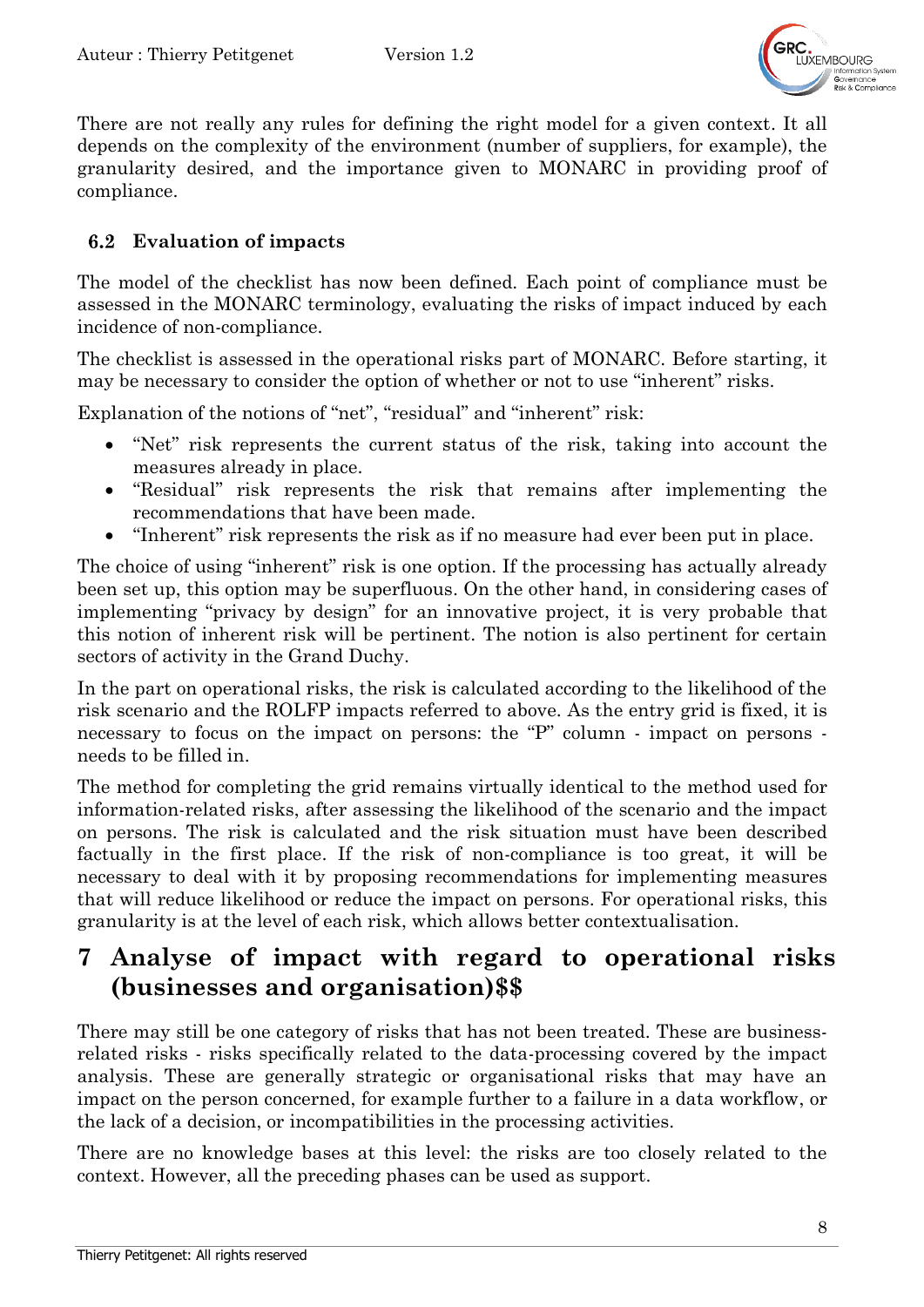

### **Using models of risk analysis**

Business risks are parametered according to the model of information risks at the level of primary assets. If the service- or process-based model has been selected, it is highly likely that no new object will need to be created. The process-based view is by far the most suitable in this context. An organisation that has knowledge of its processes surely has the maturity to describe the corresponding business risks.

If the analysis is conducted on the basis of "privacy by design", the task is more complicated.

In all cases it is very easy to create containers representing processes, services or processing activities that present specific risks.

There are two ways of creating risks:

- Creating single risks on the fly for each object
- Creating "Tags Operational risks" and then allocating objects to these tags, since certain risks are the same for a number of processing procedures or operations.

Note: Operational risks must be formulated negatively due to the absence of best practices, inappropriate security level, insufficient resources, gaps in processing, etc. It is then possible to evaluate the scenario on a scale of 1 to n: the higher the value, the more plausible the scenario.

### **Evaluation of impacts**

The evaluation and treatment of business risks are carried out in exactly the same way as for the checklist of legal aspects, with or without the parametering of "inherent" risks.

Regarding compliance with the GDPR, only the "P" column (impact on persons) has to be filled in. If the analysis is also to be used for the organisation's risk analysis, the ROLF columns also need to be filled in; MONARC takes into account whichever impact is greater.

# **8 Finalisation, proof and iterations**

#### 8.1 **Consolidated treatment plan: list of measures to put in place**

Whether it is for a risk analysis regarding information or the three types of impact analyses, all the recommendations made for dealing with major risks and incidences of non-compliance are grouped together in a single treatment plan.

In terms of visibility and transparency, the treatment plan is vital, as it makes it possible to centralise all the actions to be implemented in order to achieve compliance. The plan is transcribed in full in the final deliverable.

MONARC also makes it possible to follow implementation of the treatment plan, to add the names of people that are responsible, the deadlines allowed, and various comments documenting the proper performance of all the actions intended to achieve compliance.